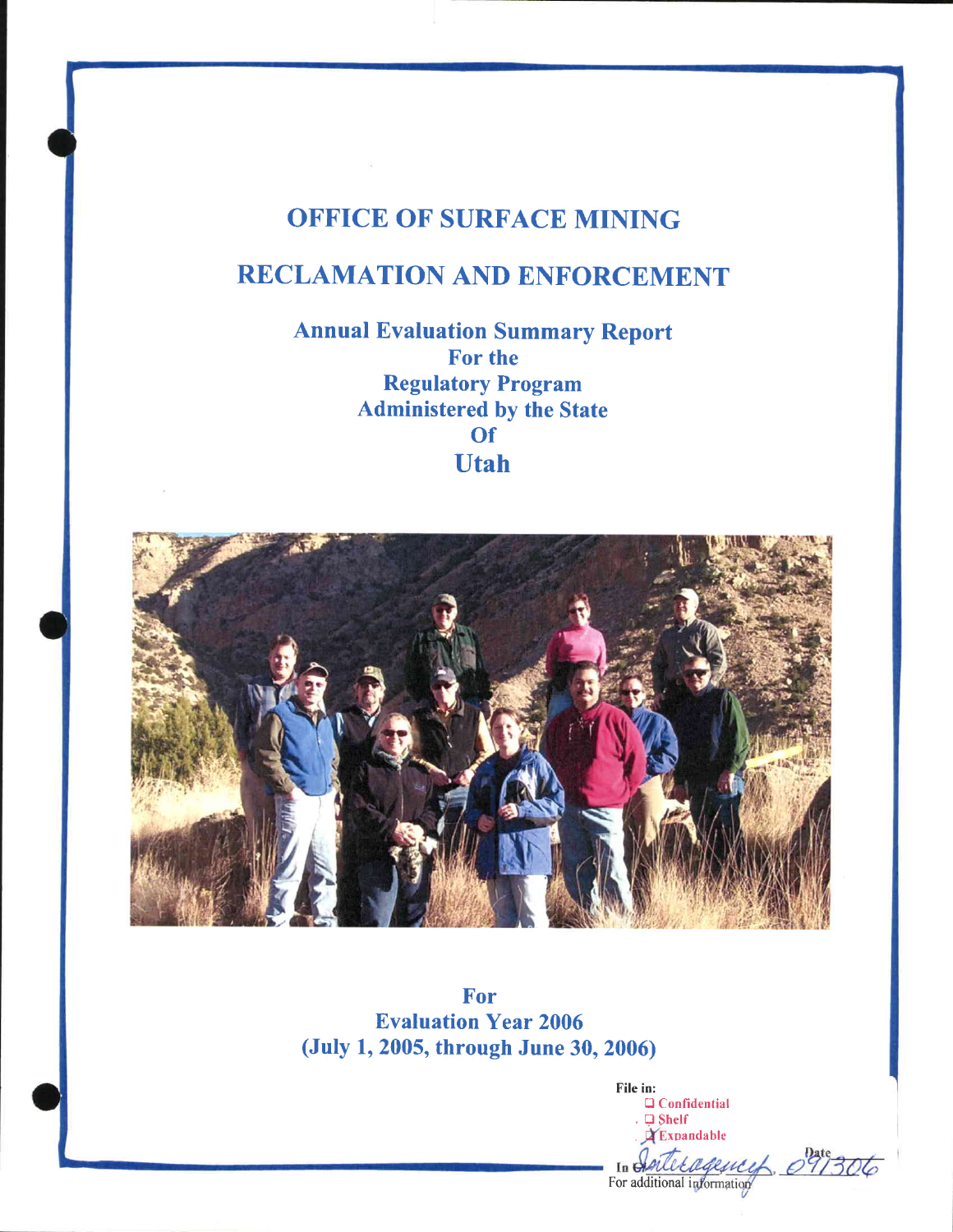## **TABLE OF CONTENTS**

- I. Introduction
- II. Overview of the Utah coal mining industry
- III. Overview of the public participation opportunities in the evaluation process and Utah program
	- Evaluation process
	- Utah program
- IV. Accomplishments, issues, and innovations
	- Accomplishments
	- Issues: Water Impacts at the Skyline Mine White Oak Mine Horse Canyon Mine – Lila Canyon Deer Creek Mine – North Rilda Facilities SUFO Mine – Water Replacement DOGM Coal Regulatory Program Grant Funding
	- Innovations: MSHA Meeting Water Rights MOU
- V. Success in achieving the purposes of SMCRA as determined by measuring and reporting end results
	- Off-site impacts
	- Reclamation success
	- Customer service
- VI. OSM assistance
- VII. Evaluation topic reviews
	- Customer Service Electronic Permitting
	- Reclamation Success Post Mining Land Use Changes
	- Offsite Impacts Potential Impacts on Archaeological Sites from Mining Activity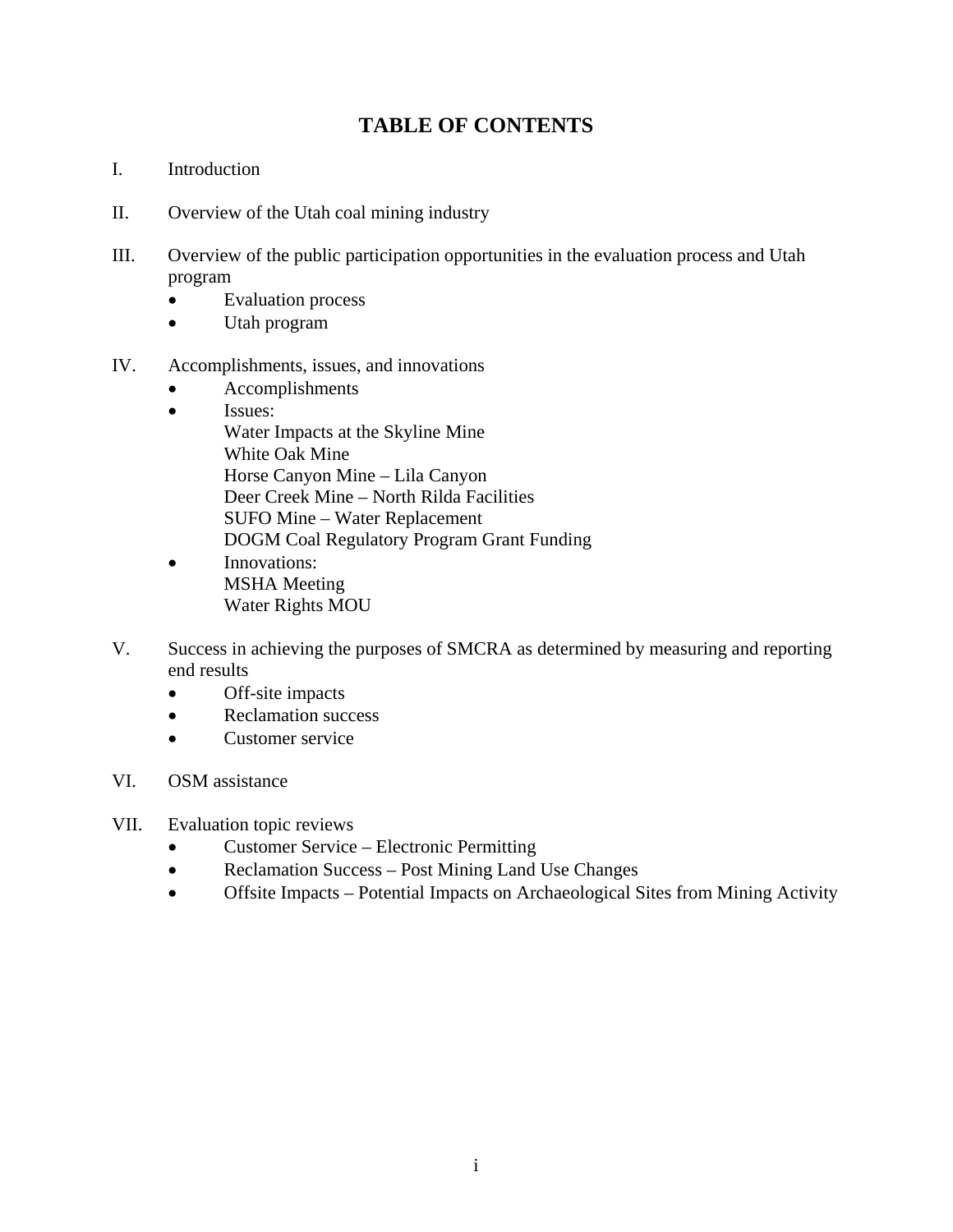| Appendix. | Tabular summary of core data characterizing the Utah program                             |  |
|-----------|------------------------------------------------------------------------------------------|--|
| Table 1.  | Coal production                                                                          |  |
| Table 2.  | Inspectable units                                                                        |  |
| Table 3.  | State permitting activity                                                                |  |
| Table 4.  | Off-site impacts                                                                         |  |
| Table 5.  | Annual State mining and reclamation results                                              |  |
| Table 6.  | Reclamation status of all areas disturbed under the Utah permanent regulatory<br>program |  |
| Table 7.  | State bond forfeiture activity                                                           |  |
| Table 8.  | Utah staffing                                                                            |  |
| Table 9.  | Funds granted to Utah by OSM                                                             |  |
| Table 10. | <b>Inspection Activity</b>                                                               |  |
| Table 11. | <b>Enforcement Activity</b>                                                              |  |
|           |                                                                                          |  |

Table 12. Lands Unsuitable Activity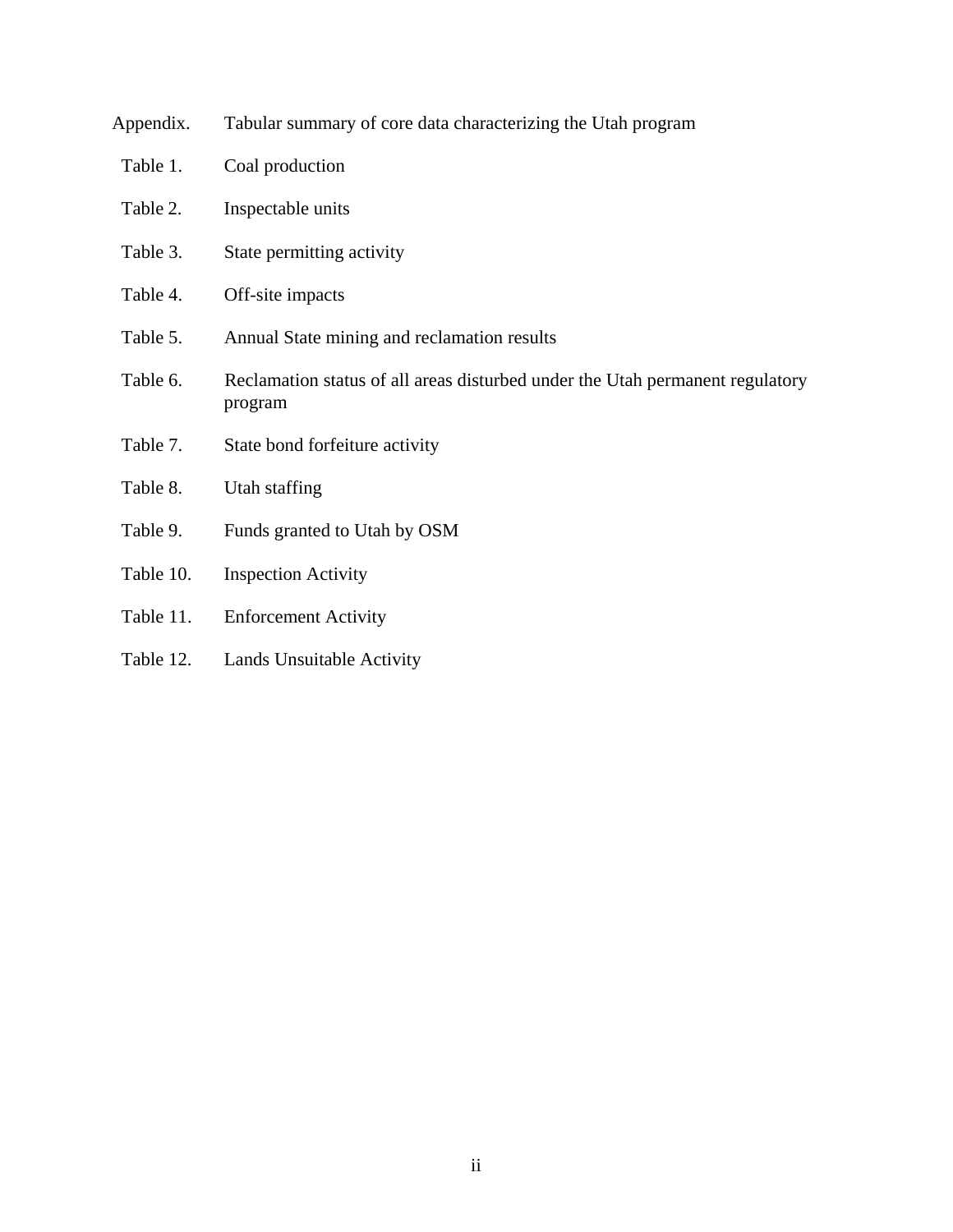#### **I. Introduction**

The Surface Mining Control and Reclamation Act of 1977 (SMCRA) created the Office of Surface Mining Reclamation and Enforcement (OSM) in the Department of the Interior. SMCRA provides authority to OSM to oversee the administration of and provide Federal funding for State regulatory programs that have been approved by OSM as meeting the minimum standards of SMCRA. This report contains summary information regarding the Utah program and the effectiveness of the Utah program in meeting the purposes of SMCRA as specified in section 102. The approved SMCRA program for the State of Utah is administered by the Department of Natural Resources, Division of Oil, Gas and Mining (Division or DOGM). This annual report covers the period of July 1, 2005, through June 30, 2006. Detailed background information and comprehensive reports for the program elements evaluated during the period are available for review and copying at the OSM Denver Field Division office.

## **II. Overview of the Utah Coal Mining Industry**

Coal is found beneath approximately 18 percent of the state of Utah, but only 4 percent is considered mineable at this time. The demonstrated coal reserve base ranges from 5.4 to 14 billion tons. The Federal government holds most of Utah's coal resources.

Utah coal fields are shown on the figure below (Utah Geological Survey web site, Coal & Coalbed Methane at Http://geology.utah.gov, August 2006). In 2006, the Wasatch Plateau, Book Cliffs, and Emery coal fields were being actively mined.



Most of the coal is bituminous and is of Cretaceous age. The Btu value is high compared to most other western States. Sulfur content ranges from medium to low in the more important coal fields.

Coal production steadily increased from the early 1970's and peaked in 1996 at 28.9 million tons. Production in 2005 was 24.4 million tons (Table 1). The majority of the coal production is produced by underground mining operations.

As of June 30, 2006, Utah had 27 permitted operations that had disturbed 2,250 acres (Table 6). Each of these operations is an inspectable unit. All of these operations were active or temporarily inactive; none were inactive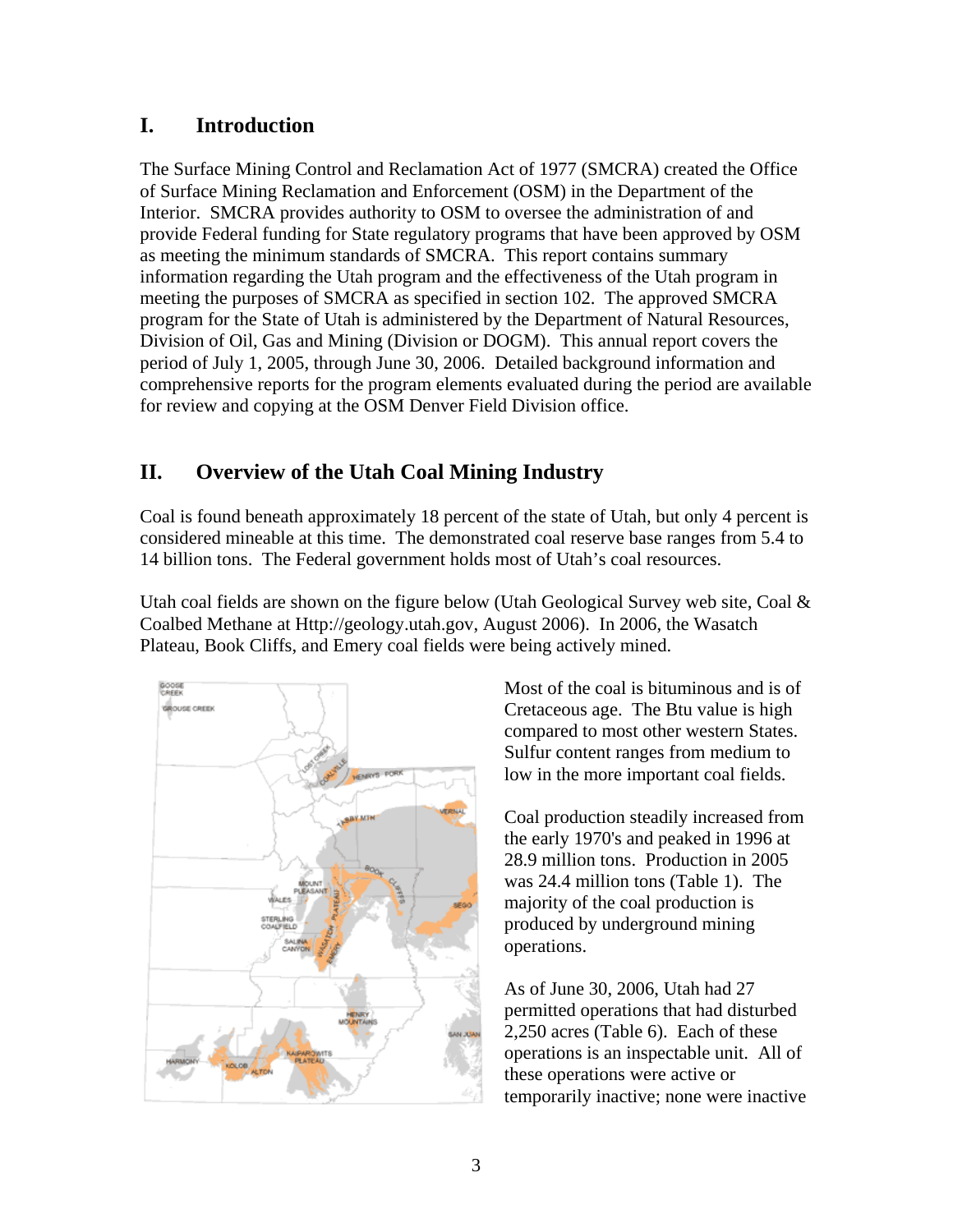or abandoned (Table 2). Of the 27 operations, 11 were underground mines that use the longwall mining method, 10 were underground mines that use the room-and-pillar mining method, one was a surface mining operation that extracts coal in the area of previous underground mining, one was a surface mining operation that extracts coal from an underground mine refuse pile, and four were coal preparation plants/loadout facilities. Utah also has six bond forfeiture sites with 469 acres of disturbance that have been reclaimed by the State.

Utah's coal mining industry has a direct, significant impact on the local economies where mining occurs. Coal mining currently occurs in Carbon, Emery, and Sevier Counties. The Utah Department of Workforce Services reported that in 2005 mining companies, including coal mining companies, respectively, employed 791 and 826 persons in Carbon and Emery Counties. Employment figures for 2005 were not available for Sevier County. In Carbon County, coal mining companies represented five of the fifteen largest employers and one was the second largest employer. In Emery County, four out of the five largest employers were coal companies and coal mining companies represented five of the fifteen largest employers. In Sevier County, a coal mining company was the fourth largest employer. Preliminary coal mining employment rose significantly in 2005 for Carbon and Emery counties. See http://jobs.utah.gov/wi/regions/county.asp for more information on coal related employment in Utah.

The climate of the Wasatch Plateau and Book Cliffs coal fields is characterized by hot, dry summers, the late-summer so-called *monsoon* rains, and cold, relatively moist winters. Normal precipitation varies from six inches in the lower valleys to more than 40 inches on some high plateaus. The growing season ranges from five months in some valleys to only 2 ½ months in mountainous regions.

## **III. Overview of the Public Participation Opportunities in the Evaluation Process and Utah Program**

#### **Evaluation Process**

OSM's Western Regional Office (WR) and the Division formed an Evaluation Team (the Team) to conduct annual evaluations of Utah's Coal Regulatory Program and make recommendations for improving the administration, implementation, and maintenance of the Program. The Team structure is comprised of four core members each from the WR and the Division. The Team cooperatively: solicits public participation; selects and conducts joint inspections and evaluation topics; and reports, discusses, and tracks offsite impacts. This evaluation method fosters a shared commitment to the implementation of SMCRA.

The Team solicits comments or suggestions from persons and groups who may have an interest in coal mining and, specifically, an interest in the oversight process. DOGM posted a notice on its web page requesting suggestions for oversight topics from the public, industry, and environmental groups. Two comments were received, one from the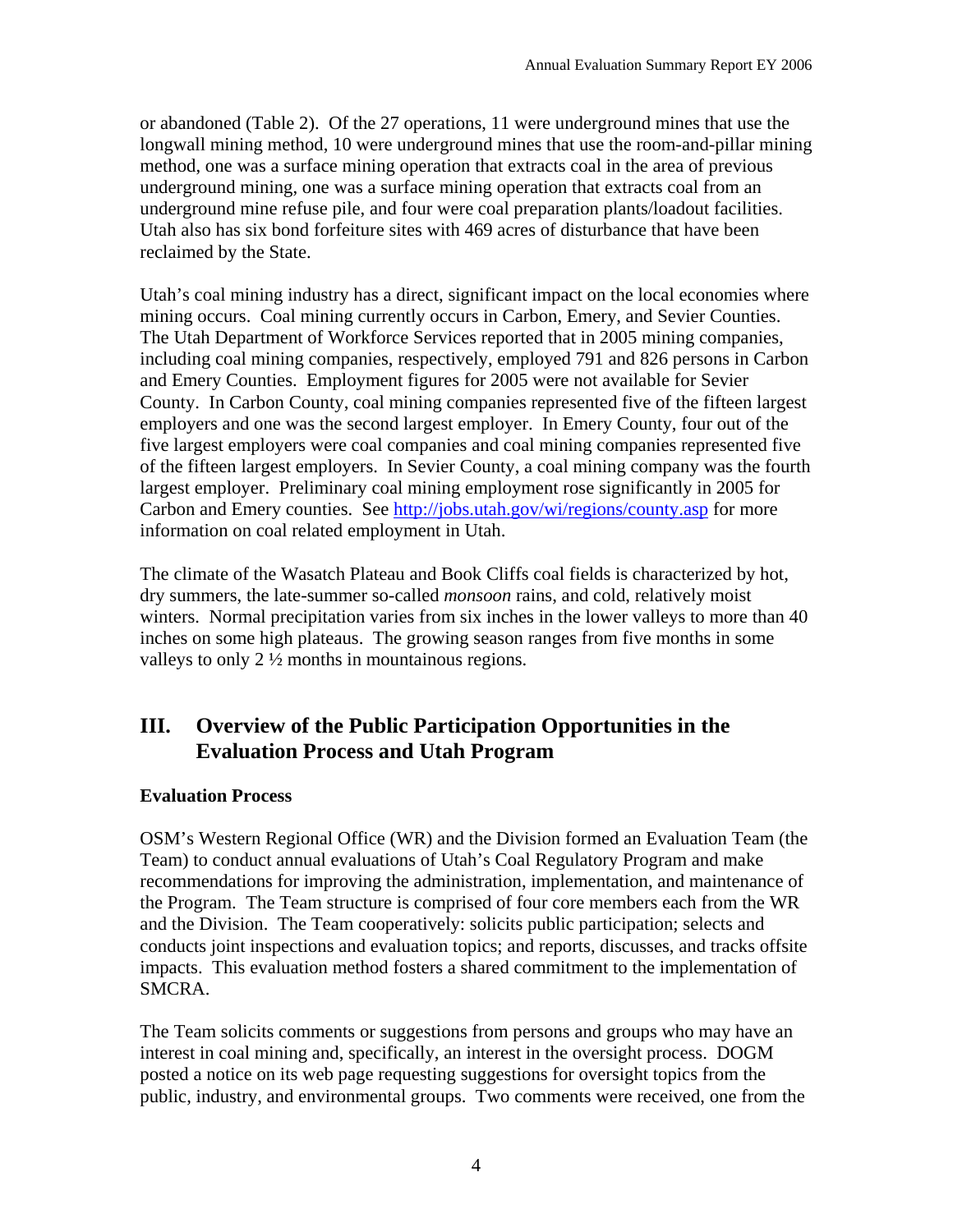Bureau of Land Management and the other from JBR Environmental Consultants, Inc. for this evaluation period. The Team has responded to these comments and will provide additional information as needed.

The Team has made a copy of the 2005 Annual Evaluation Summary Report available on both the OSM internet site at www.osmre.gov and the DOGM site at http://ogm.utah.gov/.

#### **Utah Program**

The Utah Board of Oil, Gas, and Mining (Board) is the policy making body for DOGM. The Board consists of seven members knowledgeable in oil, gas, mining, environmental, geology, and royalty matters. The Board convened eleven monthly meetings during this evaluation year. The meetings are normally held in Salt Lake City, except two of the meetings were held in Price and Vernal. By traveling to other areas of the State the public is given an opportunity to discuss oil, gas and mining issues or activities with the Board.

Quarterly throughout the evaluation year, DOGM representatives met with Emery County water user associations, which have a concern that mines may be diminishing surface water flows. Meeting attendees discussed cumulative hydrologic impact areas for the Emery County mines, DOGM's water monitoring database, water replacement rules, and general permitting activity updates. The water users have water monitoring data and water supply information that they provide to DOGM.

#### **IV. Accomplishments, Issues, and Innovations**

#### **Accomplishments**

DOGM performed outreach to the public, operators, agencies, and stakeholders by providing opportunities to discuss issues.

• Quarterly throughout the evaluation year, DOGM representatives meet with Emery County water user associations, Emery County Coal Operators, Water Rights, Forest Service, BLM, Emery County Commission and other interested parties to discuss water issues relating to coal mining in the Emery County area. The group discusses cumulative hydrologic impacts, DOGM's water monitoring database, water replacement rules and general issues related to coal mining. The water users provide updates on water availability and systems.

DOGM performed outreach to citizens and communities by participating in programs that help to educate the public about mining.

• The Board of Oil, Gas and Mining sponsors an Earth Day Awards Program to recognize operators or individuals for going beyond what is required by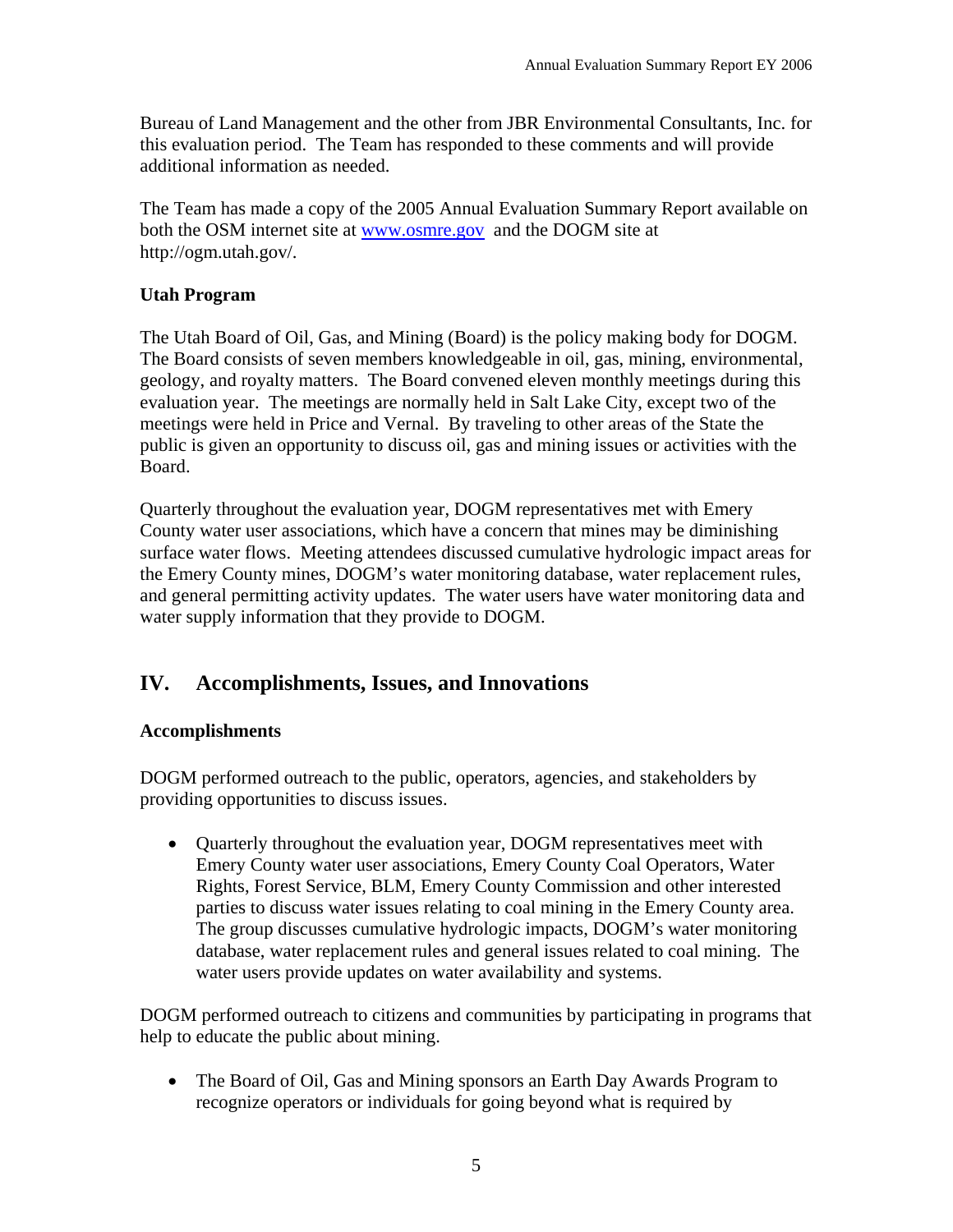regulation to protect the environment while providing society with essential natural resources. The Board recognized:

- o Canyon Fuel Company, Skyline Mine for assisting the Utah Abandoned Mine Reclamation Program with research on the Maclean Mine Fire, Carbon County;
- o Canyon Fuel Company, SUFCO Mine voluntary wildlife habitat improvements for sage grouse;
- o Energy West Mining Company, Des-Bee-Dove Mine for outstanding final mine site reclamation;
- o Plateau Mining Corporation, Star Point Mine for outstanding final mine site reclamation; and
- o Nielson Construction Company, Lifetime Achievement. Nielson Construction was the contractor on two outstanding mine reclamation projects recognized with 2006 Earth Day awards.
- The Division's Associate Director of Mining is an adjunct professor teaching a mine permitting and reclamation class for Mining Engineering students at the University of Utah. Division employees assist in some segments of the class.
- The Division maintains information on their web site at http://www.ogm.utah.gov/ . Information includes: Water Quality Database, announcements of pending rules, mine information, contact information, links, technical information, and an FTP site.

DOGM provides leadership and outreach in the coordination with other State and Federal agencies involved in coal.

- DOGM conducts monthly interagency conference calls to coordinate permitting issues. Agencies who participate in these calls include the BLM, State Trust Lands, OSM, U.S. Fish and Wildlife Service, and the U.S. Forest Service.
- DOGM participates in quarterly interagency coal manager meetings to cooperatively facilitate coal mining in an environmentally sound manner that ensures maximum benefit to the public.

DOGM is in the process of maintaining and developing a database and data processing for electronic permitting. Elements of the database include permit review tracking, automated inspection reports, document indexing, and annotation of digital photographs. Currently implemented activities include:

- Files and mining plans are being converted from paper to electronic PDF files;
- Electronic documents on DOGM's network are in an electronic filing system that makes documents electronically available to DOGM staff. Permitting information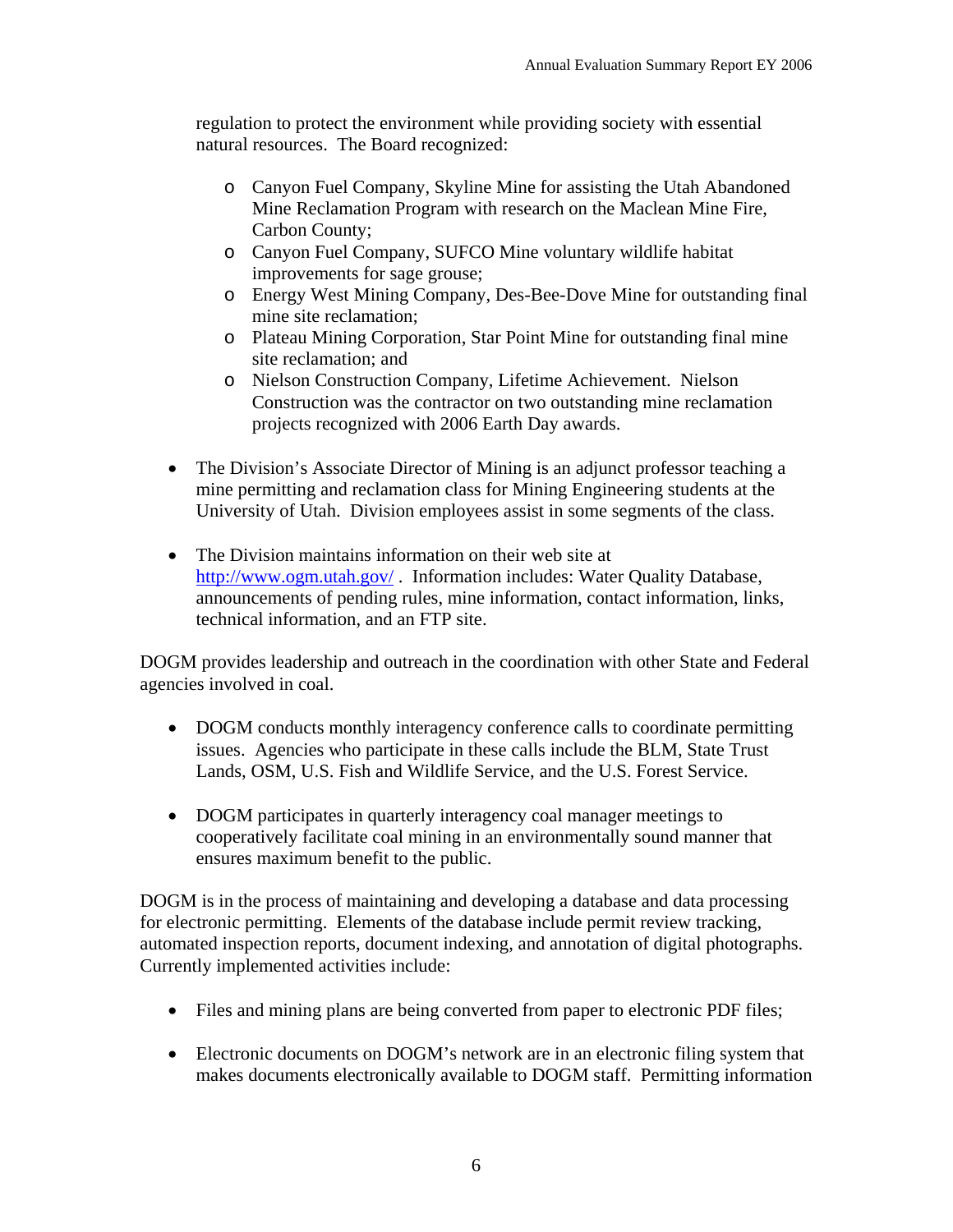including permits, bonds, acreages, mine and permit status, inspections and compliance information are tracked in the database;

- Staff permitting tasks are assigned, scheduled and tracked; and
- A relational database of people and companies that associates them with each other, permits, projects and other activities has been created and used for notifications, mailing lists, inspection reports, fees and other DOGM related work.

#### **Issues**

The following is a description of significant regulatory issues DOGM has addressed on mining operations during EY06. Some of the issues may be ongoing and DOGM continues to monitor them.

#### Water Impacts at the Skyline Mine

Beginning in March 1999, Skyline Mine encountered a series of water inflows estimated at 14,800 gpm that decreased to 9,300 gpm by March of 2003 and have now decreased to approximately 870 gpm (last measured in June of 2004).

Since the inflows have decreased substantially and the JC-1 well is discharging groundwater from below the mine to Electric Lake, the mine inflows now, and the flow to Eccles Creek have decreased. Because this flow is now below the 5,000 gpm limit agreed to in the MRP, the special monitoring of Mud Creek has ceased. Based on the special monitoring, the Division was able to find that there have been no detrimental impacts that would affect fish, macroinvertebrates, or wildlife.

As of December 1, 2004 the UPDES permit allows for a daily maximum of total dissolved solids discharged (TDS) of 1310 mg/l and a 30-day average of 500 mg/l. There is no tons per day (tpd) daily maximum, unless the 30-day average exceeds 500 mg/l; then a 7.1-tpd limit is imposed. The permit also allowed for Skyline to participate in and/or fund a salinity offset project in the case that both the 500 mg/L and 7.1 ton/day limits are exceeded. Skyline has entered into a funding process for salinity offsets.

The Division issued a new CHIA in February of 2006. It considered all of the studies concerning the water inflows and their purported connection to Electric Lake. The Division concluded that the studies do not prove a connection, and that no evidence of material damage from the mining process has been found.

The Division continues to monitor all aspects of the hydrologic balance at the Skyline Mine.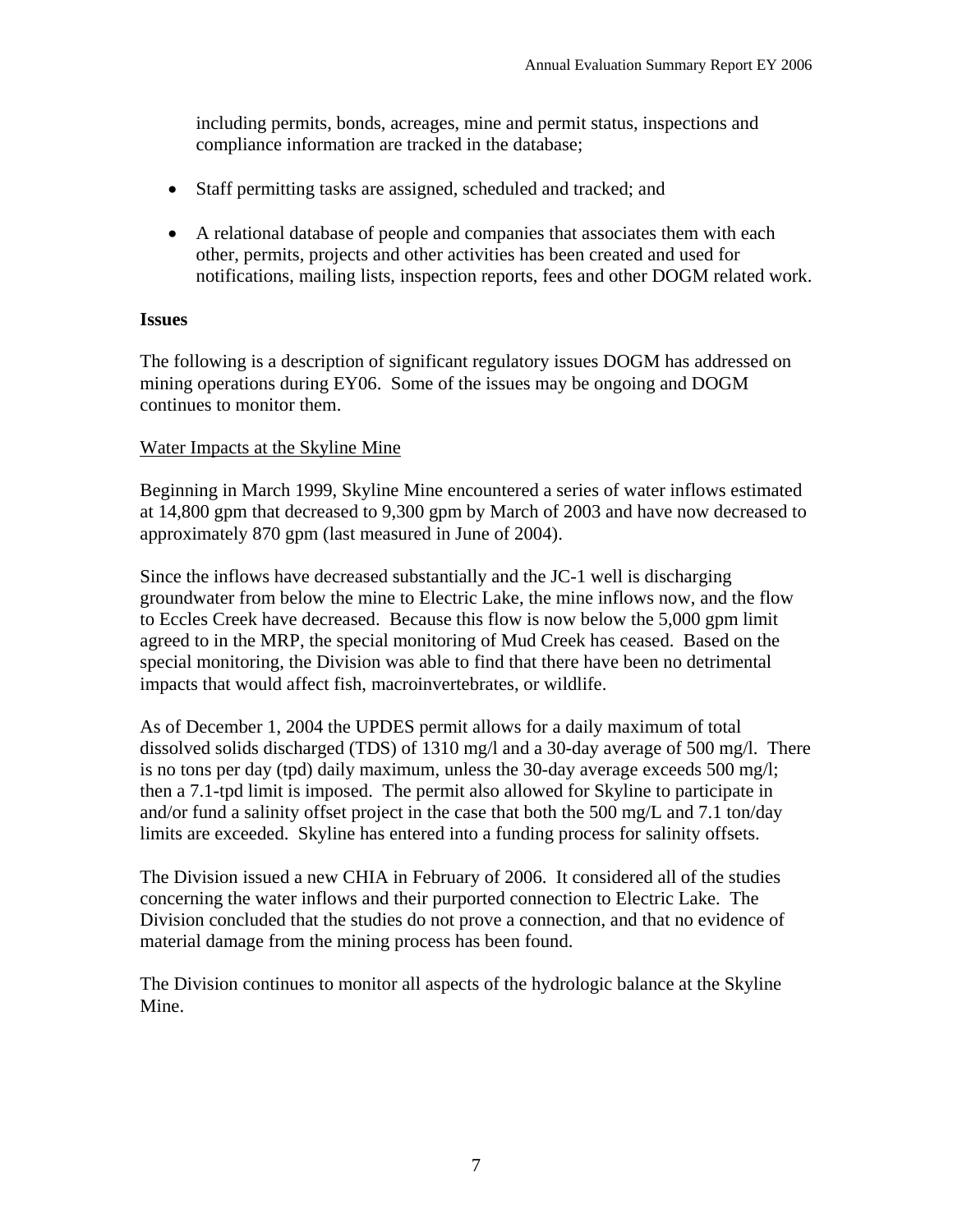#### White Oak Mine

The White Oak Mine began surface contour mining after underground mining ceased in the fall of 2001. Shortly after surface mining began, DOGM was notified of financial problems with the mine's parent company, Lodestar Energy, Inc.**,** and its bonding company, Frontier Insurance Company. Utah, OSM**,** and other parties secured funds from the owners, creditors, bankruptcy trustee, and bonding company to complete the site reclamation. The Division oversaw the reclamation, which was completed November 4, 2005, and has awarded a contract for noxious weed control for the next three years.

#### Horse Canyon Mine – Lila Canyon

An application for this permit extension was received in September of 1998. After six rounds of deficiencies, a permit was issued in May of 2001 and Mining Plan Approval was granted in November of 2001. The Southern Utah Wilderness Alliance (SUWA) filed an objection to the permit, and a subsequent hearing before the Board reversed the Division's decision, denying the permit in December of 2001. The application has since been refiled, an informal hearing held and numerous rounds of deficiency reviews completed. It was subsequently found that Native American consultation had not been completed during the Environmental Assessment process. The consultation process and additional cultural resource work continues at present.

#### Deer Creek Mine – North Rilda Facilities

The application to add facilities in Rilda Canyon for the Deer Creek Mine, submitted in November of 2003, was determined by OSM to require a mining plan modification along with an Environmental Assessment (EA). OSM was the lead on the EA and DOGM prepared the documentation. The U.S. Forest Service and Bureau of Land Management were cooperating agencies in the EA. The State permit was issued on July 27, 2005.

The initial consent letter required for mining plan approval from the U.S. Forest Service (dated July 6, 2005) was withdrawn, and the Forest Service issued its own Finding of No Significant Impact (FONSI) on August 30, 2005 for the EA requiring a 45-day appeal period. The Huntington Cleveland Irrigation Company and Utah Environmental Congress (UEC) appealed the FONSI. The Forest Service appeals review team upheld the FONSI and a consent letter was issued. The mining plan approval was signed on December 21, 2005.

During this process two emergency breakouts were approved, one on August 24, 2005 and the other on November 15, 2005 in order to allow mining to continue and keep conditions safe during this two year process.

#### SUFCO Mine – Water Replacement

After snow melt on the overlying plateau at the Sufco mine, an inspection by the operator found an interruption of water flow from the Pines 105 spring, the water source for 1500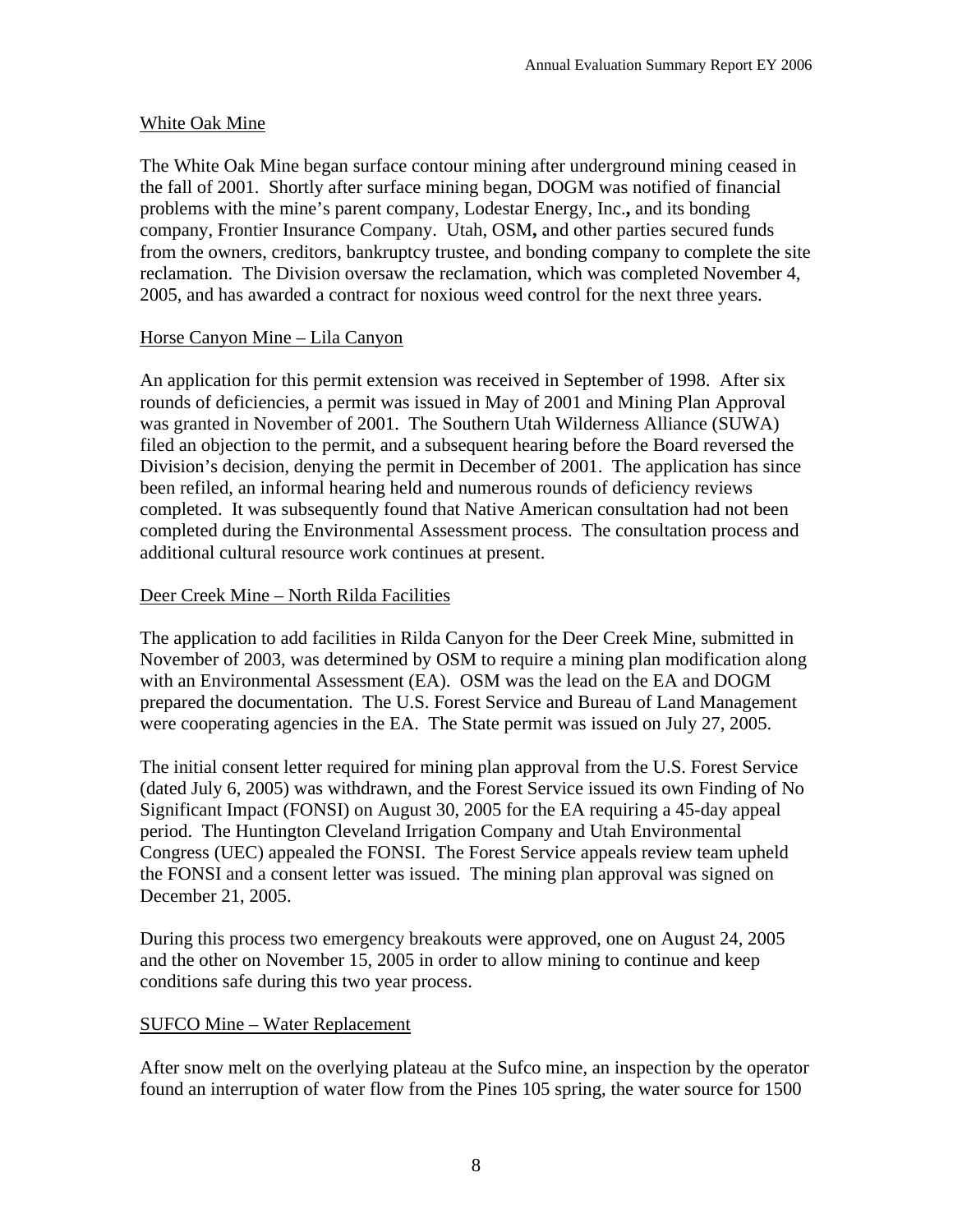head of cattle in the summer months. The Division found that this was the result of subsidence from longwall mining. Normally, this would require water replacement as required by regulation. However in this case, by oversight of the U.S. Forest Service, no water rights had been filed for this spring. The Division made a Finding of Material Damage on the water source on May 22, 2006, and required action to be taken by the mine operator. The operator, who was fully cooperative, developed a short term replacement plan and is in the process of developing a long-term mitigation plan to ensure future grazing on the Manti LaSal Forest Service lands. The damage from longwall mining and a subsequent plan for the return of the post mining land use is being closely followed by the Emery County Water Users.

#### DOGM Coal Regulatory Program Grant Funding

See DOGM's letter to OSM-DFD dated September 11, 2006, attached to this report as pages 17 and 18.

#### **Innovations**

DOGM has been a facilitator and participant in holding regular discussions among various agencies that deal with coal mining in the State of Utah. Approximately, 90 percent of the mining in Utah involves Federal coal and/or Federal lands. Mid-level management representatives (Coal Managers Group) of the agencies also meet as needed to iron out any issues that arise in the regular meetings. A subgroup of the Interagency Coal Group, termed the ICOP (Interagency Coal Operating Procedures) Group, has drafted a Working Agreement describing respective agency responsibilities and authorities for actions on Utah coal operations ranging from the pre-leasing stage through final reclamation. The Working Agreement has been close to being ready for signatures for several years. Although numerous meetings have been held, including upper-level management, recent permitting actions have shown that resolutions and the process are still being worked out. On September 7, 2005, DOGM requested assistance from OSM to help implement the Agreement while working with the U.S. Forest Service. Although it is still in draft form, the Working Agreement is a useful tool and is being used in the permitting process. The goal of the Agreement is to reduce the amount of duplication that is occurring with coal mine permitting among the agencies.

Another subcommittee of the Interagency Coal Group is the wildlife subcommittee. This group was initially organized to review wildlife exclusionary periods. The group has meetings with coal operators to discuss their needs regarding the short exploration drilling periods currently allowed by these wildlife exclusionary periods. Productive outcomes being are being developed and implemented by the group.

#### MSHA Meeting

After the recent underground coal mine fatalities were nationally televised, Utah's Governor asked the Division to coordinate with MSHA. The Division met with the staff from MSHA in Price to discuss the agency roles on May 23, 2006.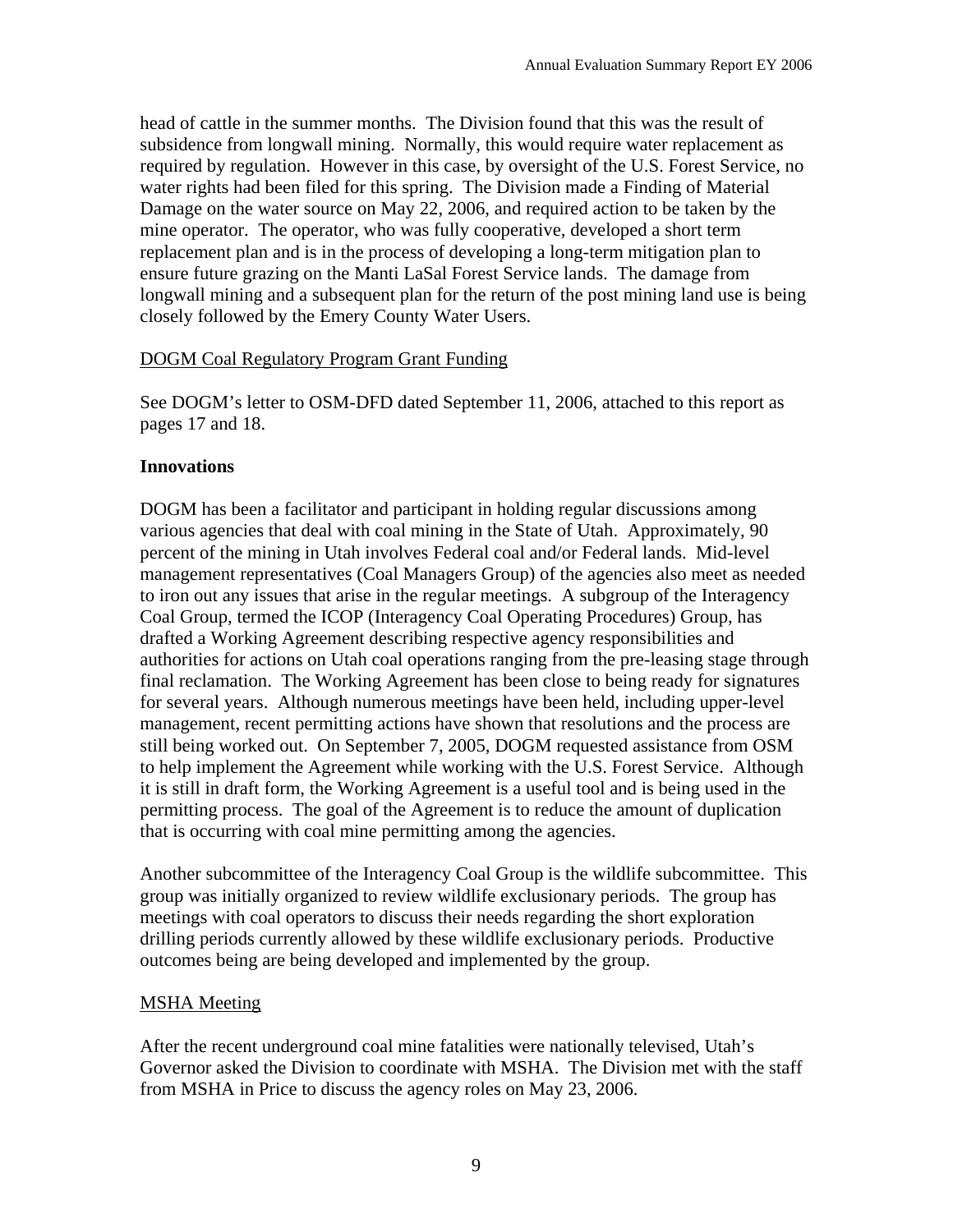#### Water Rights MOU

An MOU was signed in November of 2005 with the Utah Division of Water Rights. The MOU defines roles for communication regarding coal mining water related issues.

#### **V. Success in Achieving the Purposes of SMCRA As Determined By Measuring and Reporting End Results**

To further the concept of reporting end results and measuring Utah's success in achieving the purposes of SMCRA, OSM and DOGM conducted evaluations and inspections whose purpose was to measure the number and extent of off-site impacts, the percentage of inspectable units free of off-site impacts, the number of acres that have been mined and reclaimed and meet the bond release requirements for the various phases of reclamation, and DOGM's effectiveness of customer service. Reports, which provide additional details on how the Team conducted the evaluations and inspections and took the measurements, are available in the OSM Denver Field Division office.

#### **Off-site Impacts**

An "off-site impact" is anything resulting from a surface coal mining and reclamation activity or operation that causes a negative effect on resources (people, land, water, structures) outside the area authorized by the permit for conducting mining and reclamation activities.

Table 4 shows the number and type of off-site impacts that were observed and documented as having occurred during EY 2006, both for permitted sites and bond forfeiture sites.

#### *Sites Where DOGM Had Not Forfeited Reclamation Performance Bonds*

The Team assessed whether off-site impacts had occurred on each of the 27 permitted operations that existed at some time during the evaluation period and for which DOGM had not forfeited reclamation performance bonds. The Team did so through the following 346 on-the-ground observations: 117 DOGM complete inspections including 4 OSM and DOGM joint, complete inspections; 224 DOGM partial inspections (Table 10); and 5 special focus/topic evaluation observations discussed in section VII below.

For EY 2006, the Team documented one minor, hydrology, off-site impact to a water resource resulting from active coal mining operations (Table 4). Ninety-six percent of Utah mines were free of off-site impacts. In comparison, the Team found 85, 96, 96, and 100 percent of the mines free of off-site impacts in EY's 2002, 2003, 2004, and 2005, respectively.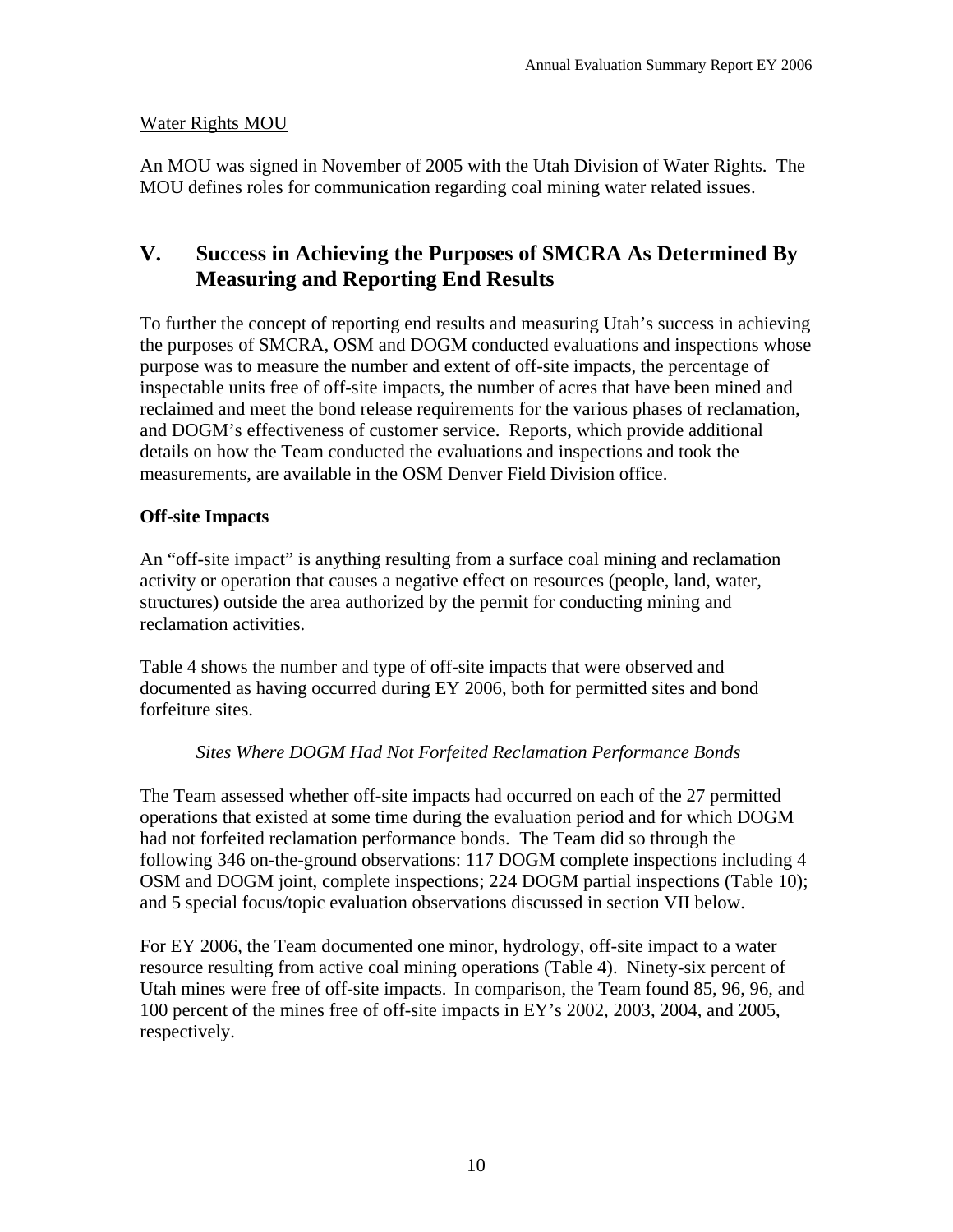#### *Sites Where DOGM Had Forfeited Reclamation Performance Bonds*

Since 1981 when OSM approved the Utah permanent regulatory program, DOGM has forfeited reclamation performance bonds for six mines. (The White Oak Mines #1 and #2 are counted with the bond forfeiture sites because the Division issued the determination to forfeit; however, bond forfeiture monies were never received. Monies were obtained from the Loadstar Bankruptcy Trustee, Frontier Insurance, and a "General Settlement Fund" outside of the Lodestar bankruptcy estate.)

During EY 2006, DOGM conducted five complete inspections on the six mines (see Tables 6 and 10). It did not observe any off-site impacts. Table 4 (bottom half) shows that 100 percent of the bond forfeiture sites were free of off-site impacts. The Team has also found 100 percent of these mines to be free of off-site impacts in EY's, 2002, 2003, 2004, and 2005, respectively.

#### **Reclamation Success**

#### *Sites Where DOGM Had Not Forfeited Reclamation Performance Bonds*

For the operations where DOGM had not forfeited reclamation performance bonds, the Team used as the measure of reclamation success the disturbed acreage that had received bond release. Historically, the amount of bond release acreage in Utah is very low due to the following two factors:

- Most of the permitted operations are underground mines (Table 2). Underground mining operations are long-lived and remain active during the entire life of the operation because of their continued use as surface facilities. Although the surface disturbances for underground mines are relatively small (2,250 acres for EY 2006), there are 180,712 permitted acres including the area of land over the underground mine workings for 33 mines, or an average of 5,476 permitted acres per mine in Utah.
- The bond liability period is a minimum of 10 years.

Table 5 shows the permit acreage where DOGM partially released (phases I and II) or totally released (phase III) bonds during the evaluation year. For the 2,250 acres of total disturbance that had not yet received final (phase III) bond release at the beginning of the evaluation year, DOGM granted a phase I bond release of 11.27 acres at the Castle Gate and Willow Creek mines.

#### **Customer Service**

DOGM conducted a benchmarking of its electronic permitting database. The review covered procedural aspects of DOGM's program in maintaining the database to ensure that elements such as permit review tracking, automated inspection reports, document indexing, and annotation of digital photographs are included and current. The study also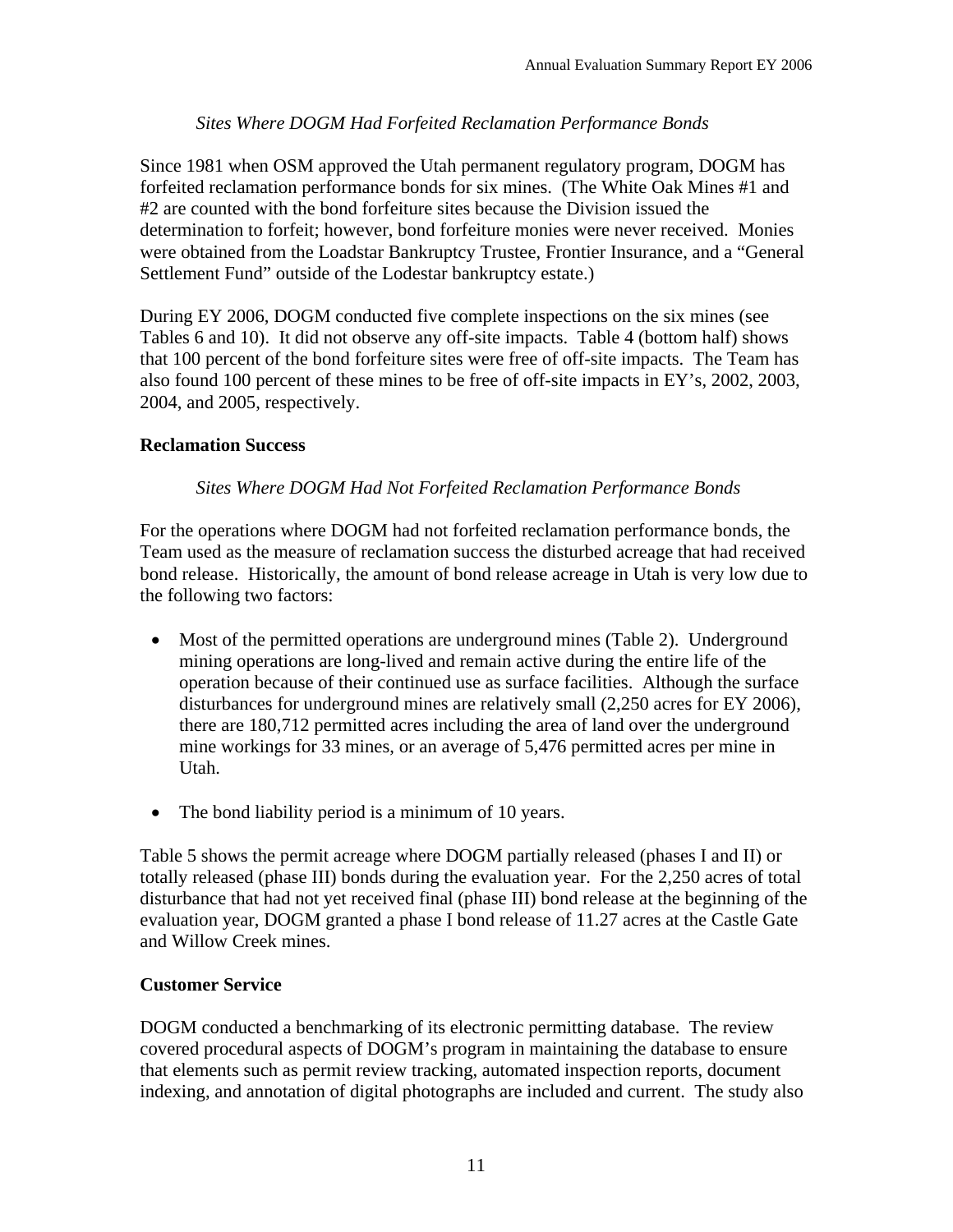concerned DOGM's effectiveness in serving its customers by creating a paperless process wherein permitting information is provided electronically on the Division's website. A report was produced which outlined the past, present, and future of this aspect of DOGM's customer service.

For a discussion of this evaluation, see following section VII.

#### **VI. OSM Assistance**

For the 1-year grant period starting July 1, 2005, DOGM requested \$2.14 million in assistance. OSM subsequently funded the Utah program in the amount of \$1.74 million (Table 9). Through a Federal lands cooperative agreement, OSM reimburses DOGM for permitting, inspection and other activities that it performs for coal mines on Federal lands (Table 8). Because most of the mines in Utah occur on Federal lands, OSM provided funding for 81 percent of DOGM's total program costs (Table 9).

On September 7, 2005, the Division requested assistance from OSM to help coordinate the resolution of conflicts and difficulties between the Division and the U.S. Forest Service (FS) pursuant to the Utah Cooperative Agreement (30 CFR 944.30). OSM responded by arranging for an initial meeting with the FS and DOGM in January of 2006 that included OSM's Regional Director and the Regional Forester. A number of followup meetings were held through March of 2006. OSM's objective was to address the overlapping responsibilities of OSM, DOGM and the FS associated with permitting coal mining on surface lands administered by the FS. OSM discussed the possibility of unifying compliance with the National Environmental Policy Act (NEPA) by asking the FS not to duplicate OSM's FONSI associated with NEPA as it related to the mining plan decision. OSM also hoped that the FS would not publish notice under its 36 CFR 215 regulations. However, during these meetings the FS consistently maintained that the requirement to consent to Interior's decision on the mining plan requires the FS to conduct a NEPA analysis and issue a decision, usually a FONSI. The FS then publishes notice of its pending consent, asks for comments, and provides appeal rights under its regulations at 36 CFR 215.

DOGM's permitting process and Interior's mining plan approval process, in addition to the FS process as currently practiced, results in an overlapping combination of responsibilities that can only confuse the public and coal operators. Most confusing are the multiple opportunities for appeal that exist and the possibility of the wrong party being appealed. Both OSM and DOGM's objective has been for the agencies to more timely issue decisions on surface coal mining proposals. It is the time provided by the FS for appeals and for deciding appeals under 36 CFR 215 that adds up to 90 days for approving mining proposals. While provisions in the 215 regulations seem to allow the FS to exempt its decision to consent to the mining plan from the appeal process, the FS declined to do so.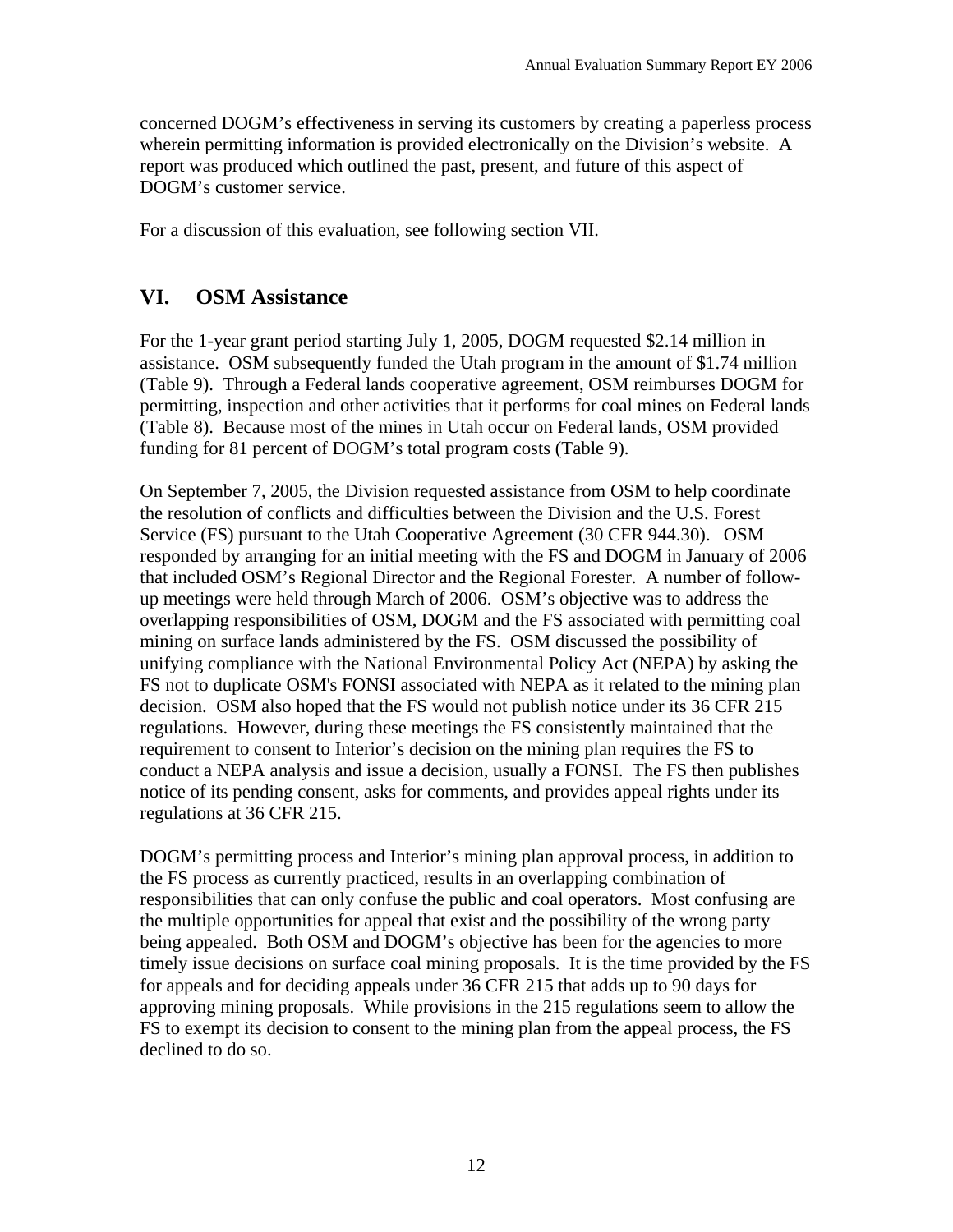In the end the parties agreed to streamline the process by adjusting their schedules so that the respective agency actions are more timely, and each agency gained a thorough understanding of the other's responsibilities. To avoid duplication, the FS also accepted DOGM's procedure for compliance with the Endangered Species and National Historic Preservation Acts. Lastly, the agencies agreed to collaborate on a singular NEPA analysis.

Through its National Technical Training Program (NTTP) and Technical Innovation and Professional Services Program (TIPS), OSM offers free-of-charge technical training courses to State and Tribal employees. During EY 2006, 16 DOGM employees (students) participated in 40 NTTP training opportunities, and two employees participated in two TIPS training opportunities. DOGM, in kind, provided six instructors for courses and assisted in updating the soils and revegetation class, as well as developing the new Coal Fields Communications class. DOGM also hosted the Alternative Enforcement training course which included a visit to the White Oak Mine.

To support Utah's mobile computing and electronic permitting initiative, OSM's Office of Technology Transfer (OTT) provided Utah with upgrades for Adobe Acrobat Professional.

OSM's Technical Librarian filled 6 reference requests, and provided 33 journal articles to Utah Staff. In addition, Utah received over 41 technical publications, CD's and informational references. In addition, OTT provided notification that a copy of public domain software, HC-GRAM (Hydro-Chemical Graphic Representation Analysis Methods) version 3.1.1 (running in windows environment with a help tutorial) was placed on its on its web site www.ott.wrcc.osmre.gov, under the heading of Guidelines, Handbooks, Manuals, and Public Domain Software.

DOGM continues to be one of the major contributors to the advances in Western electronic permitting, GIS, and hydrology database application. Utah Staff made significant contributions to the new technologies workshops conducted by OTT this year. One employee attended the Sheridan, Wyoming WRTT New Technologies workshop. They also represented Utah at the Bismarck, North Dakota New Technologies Workshop and field trip to the Falkirk Mine. OTT sponsored this employee's attendance at the workshop titled, "ESRI ArcPAD / Mobile Computing" at the Utah Geographic Information Council meetings in Moab, Utah on June 7, 2006. Another employee served as a reviewer of the Mine Blasting Modules OTT sponsored.

#### **VII. Evaluation Topic Reviews**

Each year OSM and DOGM evaluate topics to determine whether DOGM is effective in preventing offsite impacts, ensuring reclamation success, and ensuring effective customer service. Results of all evaluation topic reviews are available at the Denver Field Division.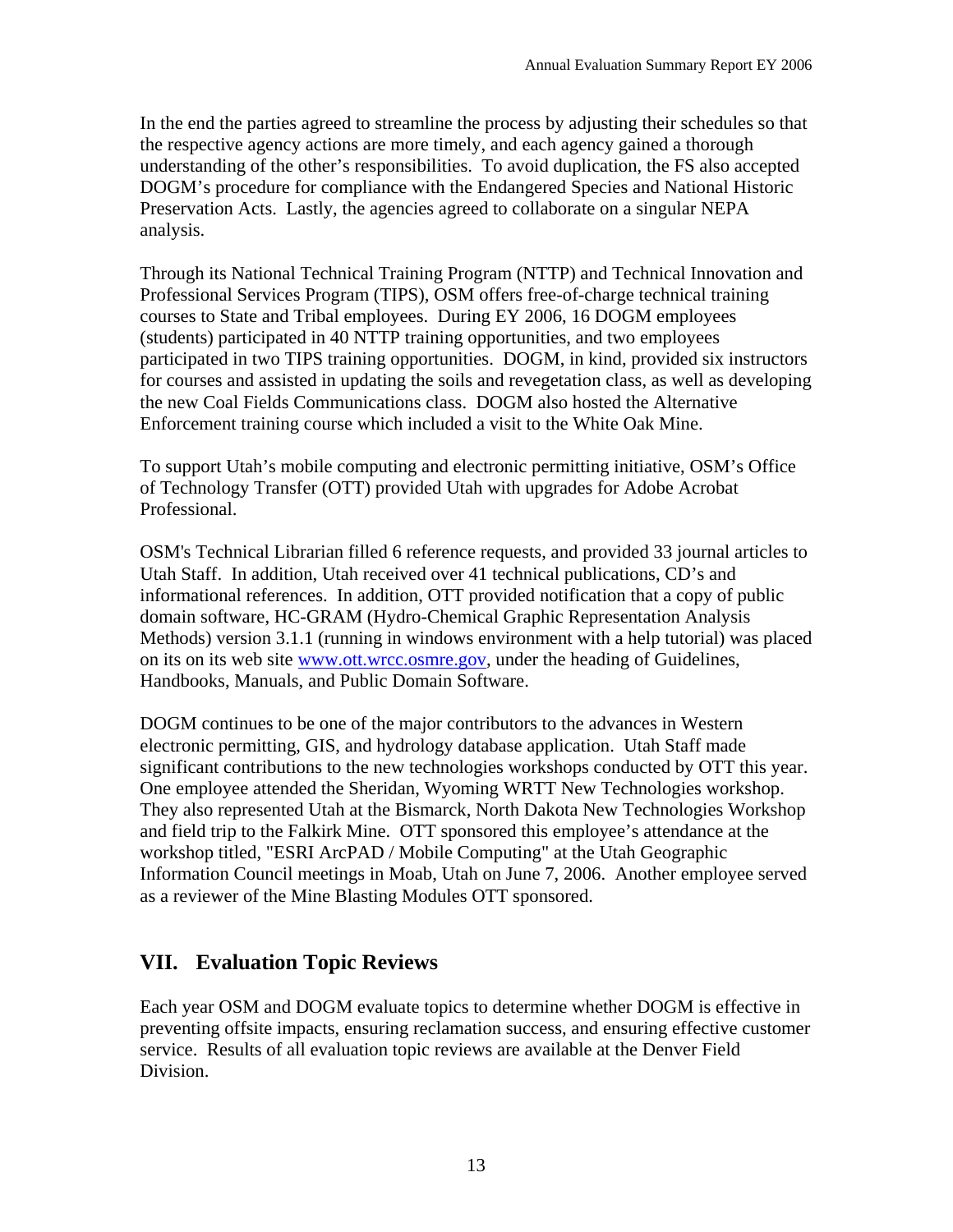#### **Customer Service – Electronic Permitting**

This year's customer service topic was a Benchmarking of Electronic Permitting at the Division, "Electronic Permitting - Historical Perspective, Current Status and Future Plans." Electronic permitting is the ability to utilize the electronic work environment to capture or create documents or text, maps and data in an electronic format in order to:

- Easily transfer information to any location or computer system;
- Provide easy access (including public access) to information;
- Allow modification of information to suit the user's needs;
- Allow review and processing of data; and
- Facilitate efficient archiving into appropriate databases and storage systems for future use.

As identified in the earlier part of this report, the Division maintains an electronic database. Elements of the database include permit review tracking, automated inspection reports, document indexing, and annotation of digital photographs. Currently implemented activities include:

- Files and mining plans are being converted from paper to electronic PDF files. This includes the "normalization" of the paper files in the existing public information room and preparing all of the historic files for scanning and archiving;
- Electronic documents on DOGM's network are in an electronic filing system that makes documents electronically available to DOGM staff. Permitting information including permits, bonds, acreages, mine and permit status, inspections and compliance information are tracked in the database;
- Staff permitting tasks are assigned, scheduled and tracked through what is known as the Coal Tracking System; and
- A relational database of people and companies that associates them with each other, permits, projects and other activities has been created and is used for notifications, mailing lists, inspection reports, fees and other DOGM related work.

There will always be "paper work" involved in the Coal Regulatory Program, but the goal is to minimize the amount of paper, do as much as possible electronically, and make it available on the Division's website. The database is the link to the many facets of coal permitting and the Division is well on its way to an almost paperless process.

#### **Reclamation Success – Post Mining Land Use Changes**

This evaluation was based on OSM Directive REG-8 for determining whether the Utah-DOGM is effective in ensuring reclamation success. Section  $515(b)(2)2$  of SMCRA and the Utah Code Annotated 40-10-17 (2)(b) allow for a change of post mining land use (PMLU) from the pre-mining land use where there is a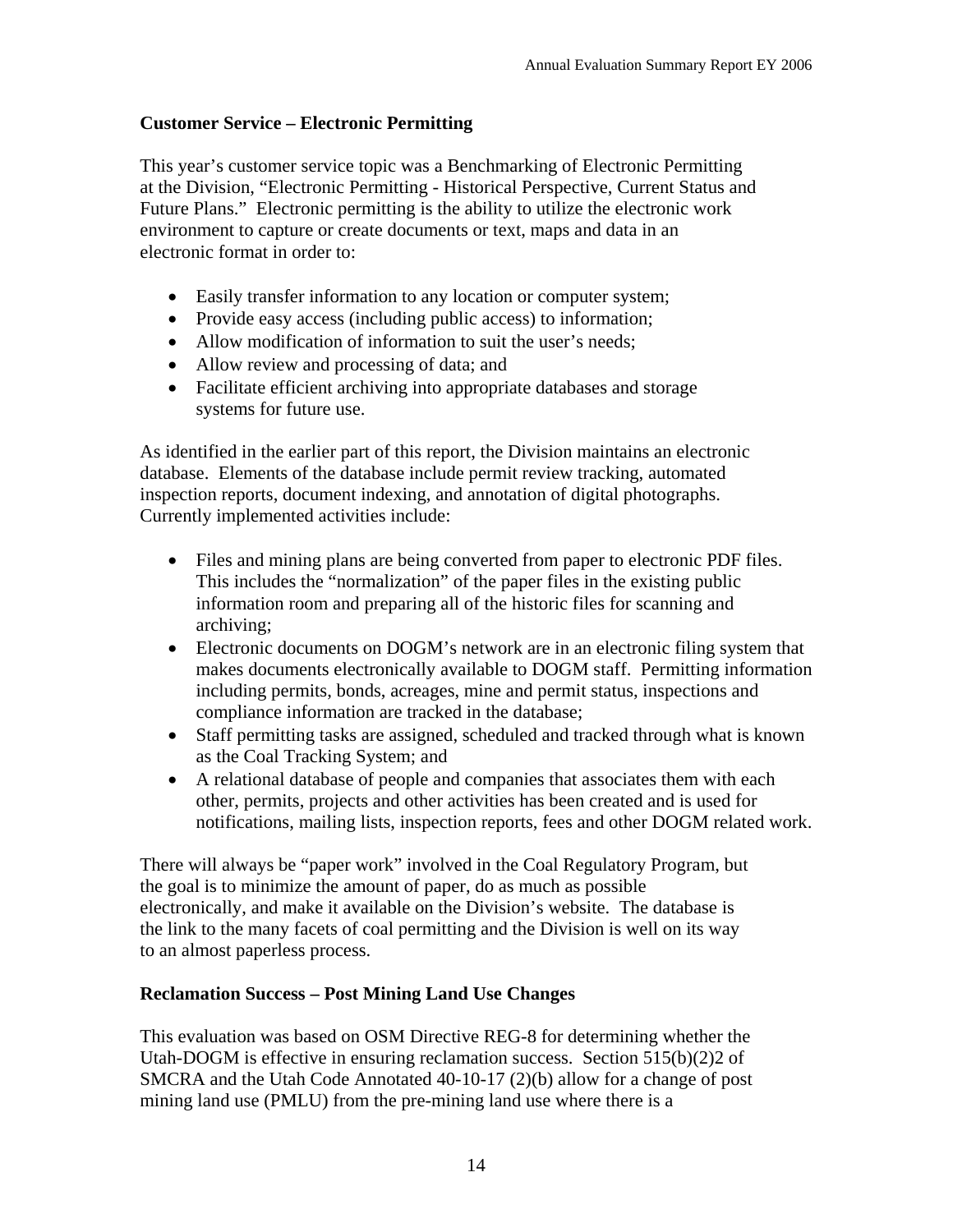reasonable likelihood of achieving the alternative land use (R645-301-413.310). Several mines in Utah have altered the PMLU from the pre-mining land use. These mines were surveyed to determine: how many mines have successfully implemented the alternative PMLU, and the time frame for implementation. In addition, the categories of approved alternative PMLU's were evaluated to note any trend towards a particular PMLU.

There were eight approved alternative PMLU's. These alternative uses were divided by category as follows: six industrial/commercial and two residential/recreational, indicating a trend towards industrial/commercial. Of the eight approved alternative uses, only four had been successfully implemented. There was no activity at three sites either due to recent approval or pending Phase III bond release. One industrial/commercial PMLU was not achieved, and most likely will never be achieved.

As a result of this study, the following conclusions were reached:

- Industrial development should build upon existing disturbance where possible;
- The retention of sediment ponds at Industrial/Commercial sites should be evaluated closely prior to approval;
- The demonstration of likelihood of achievement cannot be based solely upon a willing buyer; and
- A likelihood of achievement is best based upon imminent development activity, but at a minimum, the likelihood of achievement is demonstrated by a description of the business plan.

The Team recommends that, prior to approval of Phase III bond release for industrial/commercial alternative PMLU sites, the Division requires removal of all mine related equipment and documents.

#### **Offsite Impacts – Potential Impacts on Archaeological and Historic Sites from Mining Activity**

This evaluation was based on OSM Directive REG-8 for determining whether the Utah DOGM is effective in minimizing off-site impacts. For any publicly owned parks or places listed on or eligible for listing on the National Register of Historic Places that may be adversely affected by the proposed coal mining and reclamation operations, the mining and reclamation plan must describe the measures to be used to prevent adverse impacts (R645-300-133.600 and Utah Code Annotated 411.142.1). Archeological and historic surveys provide documentation of sites that may be impacted by coal mining and reclamation activities. The Team reviewed three different Mining and Reclamation Plans to find historic and/or archeological sites that could potentially be impacted from coal mining and reclamation operations. On the ground assessments were made by the Team, including OSM's archeologist, to determine if adverse impacts have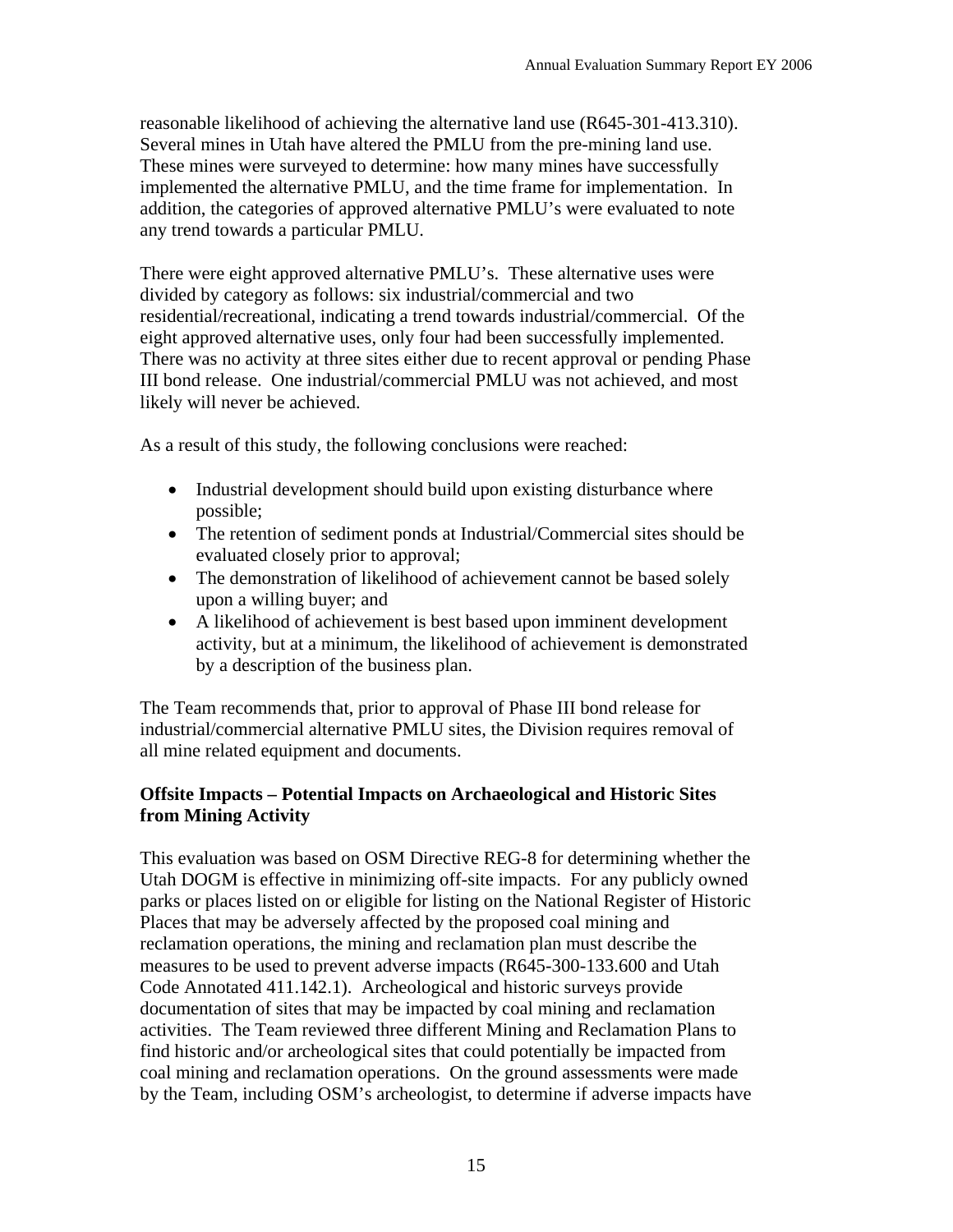been prevented or appropriate mitigation taken. Five sites, including four archeologic and one historic mining district, that could potentially have been impacted were visited and evaluated by the Team. The Team concluded that mining activities have not impacted archeological or historical sites. The Team recommends that all sites be evaluated or re-surveyed following changes in operations and prior to reclamation.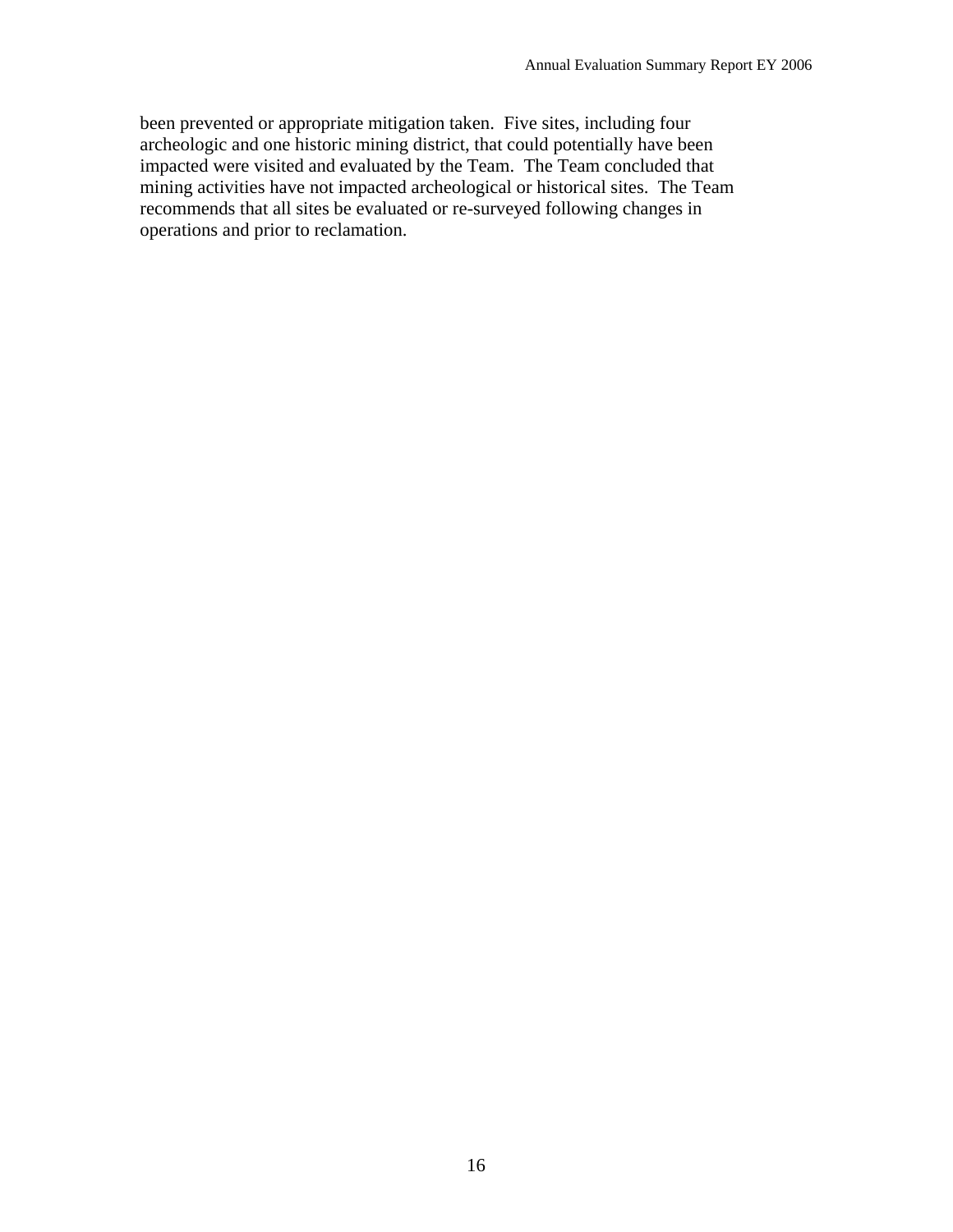

#### **State of Utah**

Department of **Natural Resources** 

MICHAEL R. STYLER Executive Direct

Division of Oil, Gas & Mining

> JOHN R. BAZA Division Director

JON M. HUNTSMAN, JR. Governor

**GARY R. HERBERT** Lieutenant Governo

September 11, 2006

James Fulton, Chief Office of Surface Mining Western Regional Coordinating Center P.O. Box 46667 Denver, Colorado. 80201-6667

#### Subject: Appended Comments to Annual Evaluation Summary Report July 1, 2005 through June 30, 2006

Dear Mr. Fulton:

Please append this letter to Utah's Annual Evaluation Summary Report for evaluation year 2006. The format required for the tables in the report by the OSM Reg-8 Directive do not provide an accurate accounting of the work Utah does. Utah seldom permits new "disturbed" acreage because underground mine surface facilities are relatively static while the underground mined acreage does increase each year. Due to the way information is defined and reported in Tables 2 and 3 it would appear to the report reader that Utah's Coal Program is hardly doing anything because the permitted/disturbed acreage barely changes from year to year. In fact, the Coal Regulatory Program provides a great deal of analysis regarding the surface impacts from underground mining in permitting these additional coal lease acreages.

The reporting format may also lead the reader to believe that the Office of Surface Mining (OSM) is fulfilling its statutory obligation to fund the Utah Program under SMCRA. Table 9 should show that OSM has not met this obligation.

In order to accurately report the funding and activity for the Utah Coal Program we request the following information be appended to the Annual Evaluation Summary Report.

Modify Table 2 to reflect the following:

| <b>Inspectable Units</b>             |                   |  |  |  |
|--------------------------------------|-------------------|--|--|--|
| Coal mines and related<br>facilities | Permitted acreage |  |  |  |
| State and Private Lands              | 59,666            |  |  |  |
| Federal Lands                        | 121,046           |  |  |  |
| Total All Lands                      | 180.713           |  |  |  |

1594 West North Temple, Suite 1210, PO Box 145801, Salt Lake City, UT 84114-5801<br>telephone (801) 538-5340 • facsimile (801) 359-3940 • TTY (801) 538-7458 • www.ogm.utah.gov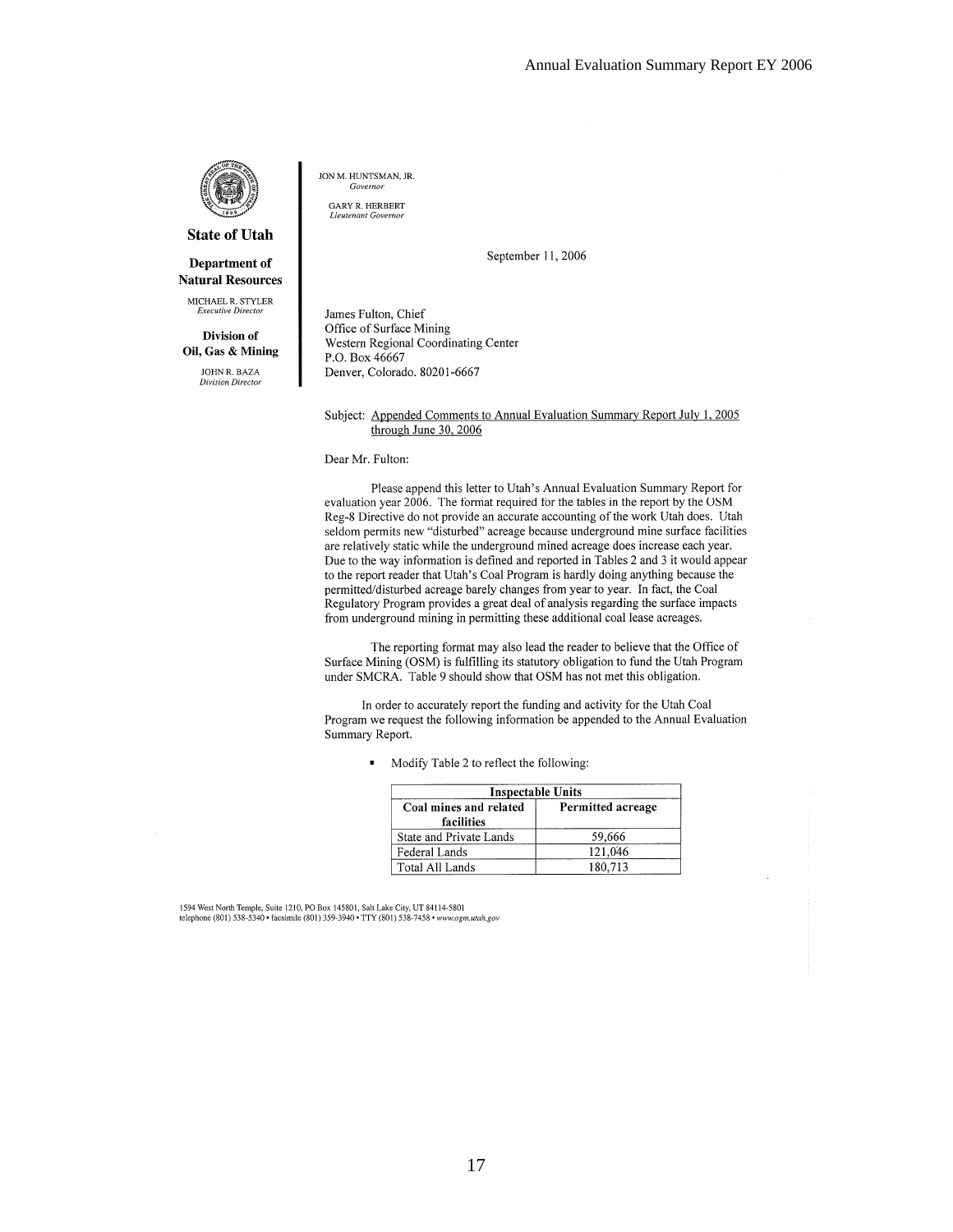Page 2<br>James Fulton<br>September 11, 2006

Table 3 should be modified to show:

| <b>State Permitting Activity</b> |              |  |  |  |
|----------------------------------|--------------|--|--|--|
| <b>Type application</b>          | Acres issued |  |  |  |
| Renewals                         | 59.195       |  |  |  |
| Revisions and IBC                | 13 134       |  |  |  |
| IBC = Incidental Boundary Change |              |  |  |  |

 $\blacksquare$ Modify Table 9 to:

| Administration and Enforcement Funds Granted to Utah by<br>OSM |                              |                                        |  |  |
|----------------------------------------------------------------|------------------------------|----------------------------------------|--|--|
| <b>Funds Requested</b>                                         | <b>Federal Funds Awarded</b> | Shortfall in<br><b>Federal Funding</b> |  |  |
| \$2,143,426                                                    | \$1,743,698                  | \$399.728                              |  |  |

Should you have questions, please contact Susan White, Evaluation Team Co-lead at (801) 538-5258, or Mary Ann Wright, Associate Director, Mining at (801) 538-5306.

Sineerely, John R. Baza  $\beta$ irector

an <br>O:\Evaluation\Annual Reports\2006\appended comments\_pg.doc